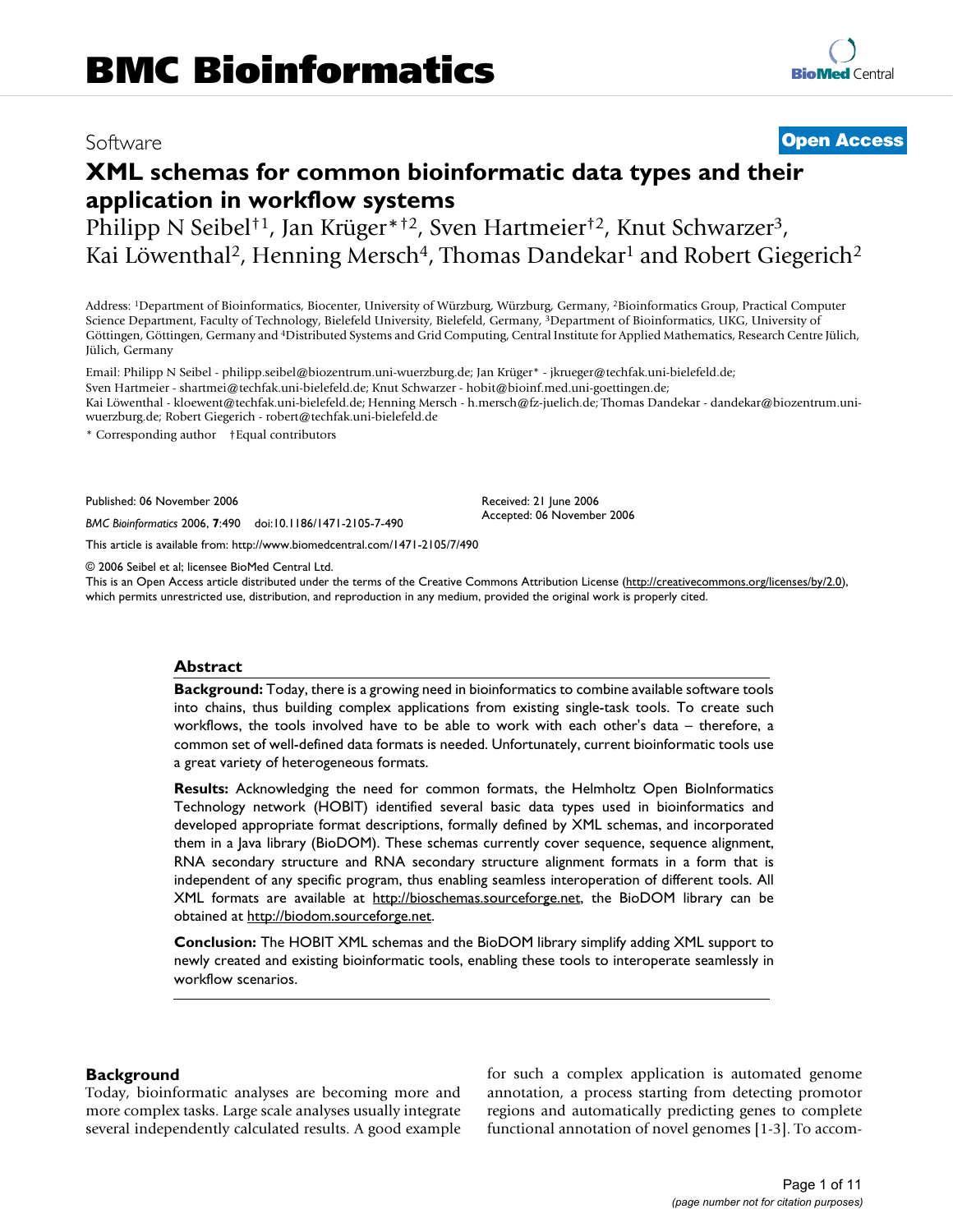plish such complex tasks, many different tools are needed. This can lead to problems when trying to find a simple way to combine the necessary tools.

Workflow tools, such as Taverna [4], Wildfire [5] or Pegasys [6], address these problems and provide a user interface to orchestrate bioinformatic tools into complex workflows. These workflow systems mostly require that the programs to be integrated are provided as webservices [7] or need extra programming effort to make the tools interoperate with each other [8].

Webservices provide a well defined programming interface to integrate tools into applications over the internet or other network connections. Currently a growing number of bioinformatic applications are provided as webservices, such as Eclair [9], SOAP-based services provided by the EBI [10], Biosphere [11], AliasServer [12], Soap-HT-BLAST [13], biological SOAP servers and webservices provided by the public sequence data bank [14], INCLUSive [15], and BioMoby [16]. Therefore, using webservices to build complex networked toolchains is a widely accepted solution.

To be able to create workflows consisting of webservices, the involved tools need to work correctly with each other's data – therefore, a common set of well-defined data formats is necessary. Furthermore, it should be possible to validate the correctness of data given in these formats, enabling the system to inform the user of problems caused by the data as early as possible. Unfortunately, current bioinformatic tools use a great variety of heterogeneous formats for reading data and storing their results. Some of these formats, like FASTA [17] for sequence data, CLUSTAL [18] for alignments or Vienna style DotBracket [19] for RNA secondary structure information, were originally designed to be read in a standard text editor. These formats often lack consistency: There are, for example, many different interpretations of the 'correct' FASTA file format. A formal, machine-readable definition of the formats is often missing. For instance, some applications use lower- and uppercase characters in the raw sequence to encode additional annotations in FASTA, while others append extensive information to the header line. Various tools often use the same encoding to store different information. Because of these circumstances automated processing of FASTA can be difficult or even impossible. Of course FASTA isn't designed for this kind of additional annotations, but this fact doesn't prevent people from using it for other purposes, e.g. to store binding site information.

To overcome the problem of identifying, specifying and extracting the desired information, the use of XML [20] for all kinds of bioinformatic data provides a good solution.

XML is platform and programming language independent and can be formally defined using the XML Schema language [21]. Modern webservice technology is based on XML [22] and the data exchanged by these webservices also relies on XML (a well known example is the eUtils webservice at NCBI [23,24]). Therefore, well specified XML data seems to be a useful, modern and accepted technology for exchange of bioinformatic data.

Today, a simple search on the WWW reveals literally dozens of existing XML formats for bioinformatical data, and several sites collecting information about these formats. A well-known example is the XML web site of Paul Gordon [25], which contains links to various XML information sites relevant for molecular biology. But despite the multitude of possible formats, compact and simple data formats for frequently used simple information such as *only* sequence or alignment data are still missing, as the existing formats are usually quite complex or suffer from other limitations as discussed below.

Furthermore, most of the existing XML formats are defined by XML Document Type Definitions (DTDs) only, but DTDs do not allow specification of conditions and constraints on the content of XML tags. This makes syntactic validation of the actual data described by such formats, e.g sequence data, impossible. Fortunately, a more modern approach is available by usage of XML Schema Definitions (XSD) [21] instead of DTDs, which allow a much more rigid definition of XML syntax. Unfortunately, only very few existing XML formats use this approach, and most of those which do, do not use XSDs potential properly.

An overview of the most prevalent existing XML formats for sequence based bioinformatical data (which was the initial focus of our work) and a short evaluation for determining their general suitability as data formats in workflow scenarios is given in table 1. As can be seen, most current formats in this area do have certain shortcomings. These cause problems when trying to use them within a workflow application scenario.

For other application areas like protein interaction, microarray experiments, phylogenetics and systems biology, other formats like e.g. PSI-ML [26], ProML [27], Mage-ML [28], PhyloXML [29] and SBML [30] exist, which have been adopted in varying degrees by their respective communities. These applications are not yet covered by our project.

#### **Implementation** *Basic Concepts*

Due to the need for common data formats, we have identified several basic data types used throughout the bioin-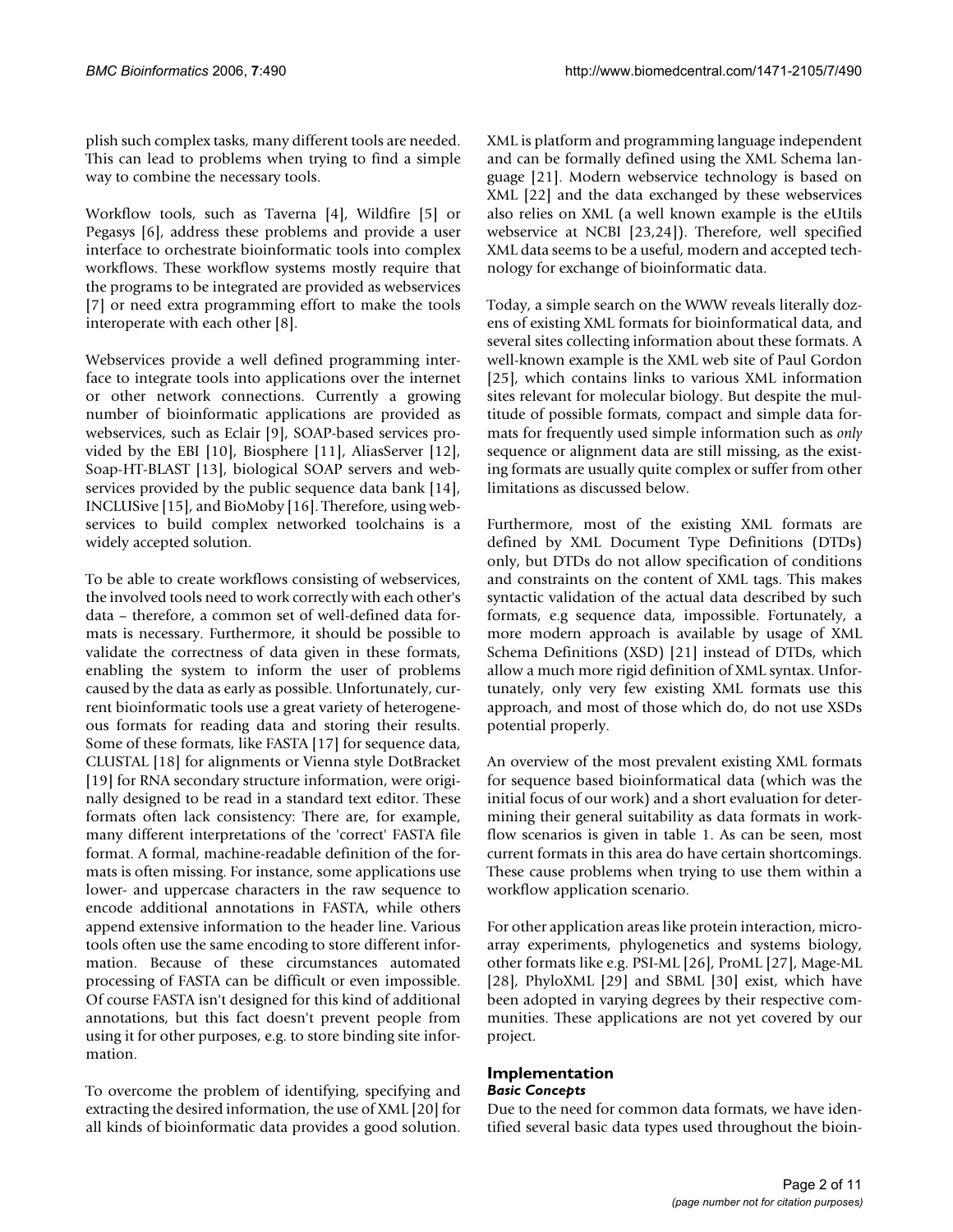| <b>Name</b>    | <b>Scope</b>                                     | Pro                                                                                                     | Contra                                                                                                                 |
|----------------|--------------------------------------------------|---------------------------------------------------------------------------------------------------------|------------------------------------------------------------------------------------------------------------------------|
| <b>AGAVE</b>   | sequence/annotation                              | XML schema available, stable, format is open<br>and seems to be actively maintained, well<br>documented | XML schema is in BETA status (since Feb.<br>2003), XML schema defines no namespace, no<br>restriction of sequence data |
| <b>BioML</b>   | sequence/annotation                              |                                                                                                         | no XML schema available (DTD only), unclear<br>if it is stable and maintained (last modified<br>1999)                  |
| BioSeq         | plugin of readseq                                |                                                                                                         | no XML schema available (DTD can be<br>generated), maintenance and stability unclear,<br>undocumented                  |
| <b>BSML</b>    | sequence/annotation, sequence<br>alignments      | well documented                                                                                         | no XML schema available (DTD only), unclear<br>if it is maintained any longer (last updated<br>2002)                   |
| chadoXML       | data base format                                 |                                                                                                         | no XML schema available (DTD can be<br>generated), part of the GMOD XORT<br>software package, undocumented             |
| EMBLxml        | sequence data base format                        | XML schema available                                                                                    | XML schema defines no namespace, no<br>restriction on content elements                                                 |
| <b>GAMEXML</b> | sequence/annotion                                | used in different OS projects, seem to be<br>stable                                                     | no XML schema available (DTD only),<br>maintenance unclear                                                             |
| <b>INSDseq</b> | sequence data base format                        | lightweight                                                                                             | no XML schema available (DTD only)                                                                                     |
| <b>MSAML</b>   | sequence alignments                              |                                                                                                         | no XML schema available, project page<br>unreachable (DTD on third party page),<br>maintenance unclear                 |
| <b>RNAML</b>   | RNA sequence, structure and<br>experimental data | XML schema available, well documented                                                                   | XML schema defines no namespace, complex<br>and unmanageable, license and maintenance<br>unclear (last modified 2002)  |
| <b>TinySeq</b> | sequence data                                    | stable, active, lightweight                                                                             | no XML schema available (DTD only),<br>undocumented                                                                    |

The list above contains a summary evaluation of formats with the same scope of application as the HOBIT formats. A more complete list (including detailed features) is available at [57].

formatic community and created elementary format descriptions (see table 2), formally specified by XML schemas, and a library (BioDOM) to create XML files according to these schemas and additionally convert from prevalent formats to the XML formats and vice versa. These XML formats are extensively used within the HOBIT project to facilitate interoperation between the bioinformatic webservices provided by the project members at several different universities and research institutes throughout Germany. Nevertheless, we would especially like to emphasise the fact that although the formats have initially been defined within the HOBIT project, their use is by no means restricted to this context. On the contrary, they have been explicitly designed to be useful building blocks for any user in the bioinformatic community, and their usage for data exchange between bioinformatic tools is highly encouraged. In the following, we describe some of these XML schemas and show examples of their application.

#### *XML schema structure*

Some implementation guidelines were defined for the different HOBIT XML schemas to guarantee consistency in development and results. These guidelines are as follows:

XML schemas grant the ability to validate the payload data, which is not the case in DTDs. Since this ability is important in workflow environments, XML Schema based format definitions are a requirement. Another requirement originating from the distributed workflow scenario is stability. Therefore, only stable specifications can be used. In accordance with the HOBIT guidelines it is mandatory that the format is not bound by a closed licence restriction, but may be used and extended freely.

Active maintenance of formats is also essential, since this is especially important in an area of rapid development like bioinformatics. Likewise it should be possible to extend the format to accomodate special use cases.

Two additional features of formats that we recommend, but not require, are simplicity and usage of building blocks. Both features improve the usability of the format.

We do not necessarily want to replace existing schemas. A new schema was developed only if no available schema was suitable for the given requirements. All the schemas make extensive use of inheritance. HOBIT XML format descriptions are based on two XML schemas, containing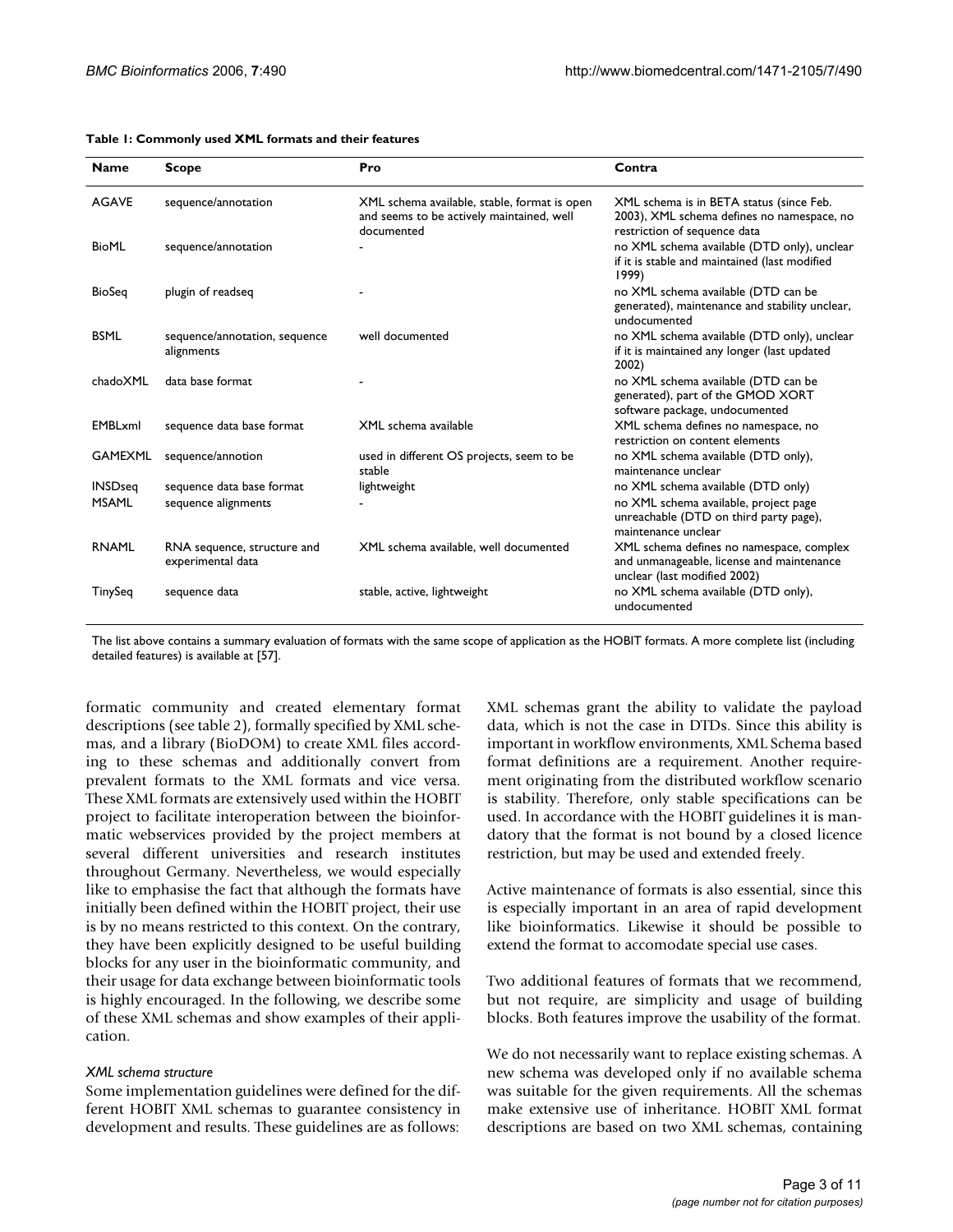elementary types: Basic biological types like amino acid sequences are defined in a collection named BioTypes [31]. The usage of this types in the newly developed XML schemas is illustrated in figure 1. More technical elements, e.g. parameters of a commandline application, often needed in the XML schemas, are collected in the Hobit-Types [32]. To allow widespread and diversified use of the schemas, some extension points were incorporated into the schemas. Information unaccounted for in a given version of a schema can easily be added as attribute. This is accomplished by adding XSD anyAttribute declarations to central tags.

Since this opens a possibility for improper extension of a given schema, but reasonable extensions should be considered during validation, a mechanism to support ongoing development was necessary. To fulfill this requirement, a public Wiki page was installed [33]. Every interested person is invited to make suggestions for the improvement of the schemas directly in the Wiki, working cooperatively with other persons to improve the schema definitions. The XML schemas can be obtained from the subversion repository located at [34]. For quality control purposes, changes can be commited only by registered SourceForge [35] BioSchema project [36] members.

# *Sequence formats*

#### *SequenceML*

SequenceML deals with all kinds of simple sequence information often used as input for several common bioinformatic tools. It is designed to be used as an XML replacement of the FASTA [17] format, containing all of FASTA's information while avoiding that format's aforementioned consistency problems. SequenceML differentiates between nucleic and amino acid sequences following the IUPAC standard and also allows the user to add free sequence information based on basic types defined by BioTypes [31] (figure 1). SequenceML also supports a mandatory sequence id and an optional detailed sequence description. SequenceML does not contain any annotation information.

### *SequenceAnnotationML*

SequenceAnnotationML is based on SequenceML. While SequenceML contains raw sequence information, SequenceAnnotationML allows additional annotations. Thus, while SequenceML is often used as input for bioinformatic tools, SequenceAnnotationML can be used to store the result. SequenceAnnotationML allows modelling sites of interest of small sequences (DNA, RNA or protein). Furthermore it is possible to encapsulate whole genome annotations due to its recursive structure.

#### *AlignmentML*

AlignmentML is a format describing (multiple) alignment information any alignment program like CLUSTALW [18], DCA [37] and Dialign [38] can produce. Similar to SequenceML, different sequence types are supported.

### *RNA secondary structure formats*

#### *RNAStructML*

RNAStructML is a format for storing RNA secondary structure information. The most widely used application for RNA tools, such as RNAshapes [39], RNAfold [19] and Mfold [40] is the proprosal of RNA secondary structures, based on thermodynamic principles. RNAStructML is inspired by SequenceML and uses Vienna style DotBracket strings for storing information about RNA secondary structures.

#### *RNAStructAlignmentML*

RNAStructAlignmentML is a format for storing RNA secondary structure alignments as computed by e.g. RNAforester [41] or RNAalifold [42]. RNAStructAlignmentML uses an RNAStructML-like architecture, but is based on AlignmentML instead of SequenceML.

#### *BioDOM*

To simplify the usage of the HOBIT XML formats, an easyto-use Java library (BioDOM) has been developed. Bio-DOM provides an easy way to build XML files following the HOBIT format descriptions from inside the user's own programs. It is designed to be a modular system which can easily be extended as necessary to accomodate new formats. Additionally, BioDOM provides functions to convert native non-XML output of various bioinformatic tools to the HOBIT XML formats.

The BioDOM library contains one Java class for each natively supported XML format, which implements methods to create the corresponding data structure by adding the necessary parts to the new document or importing data from ordinary data formats to XML elements.

Each of these classes is based on the abstract class AbstractBioDOM, which provides commonly required methods for all converters, e.g. for setting and getting the documents object model (DOM) content, validating the document against an XML schema or creating a string representation of the XML data contained in the object. AbstractBioDOM also provides a general mechanism for XML-to-XML format conversion via XSLT [43] scripts. Finally, some methods for accessing the logging and error/ exception handling facilities of the BioDOM library are integrated. This allows for graceful degradation of the system and user notification in case of erroneous input data or unforeseen circumstances during data creation or conversion.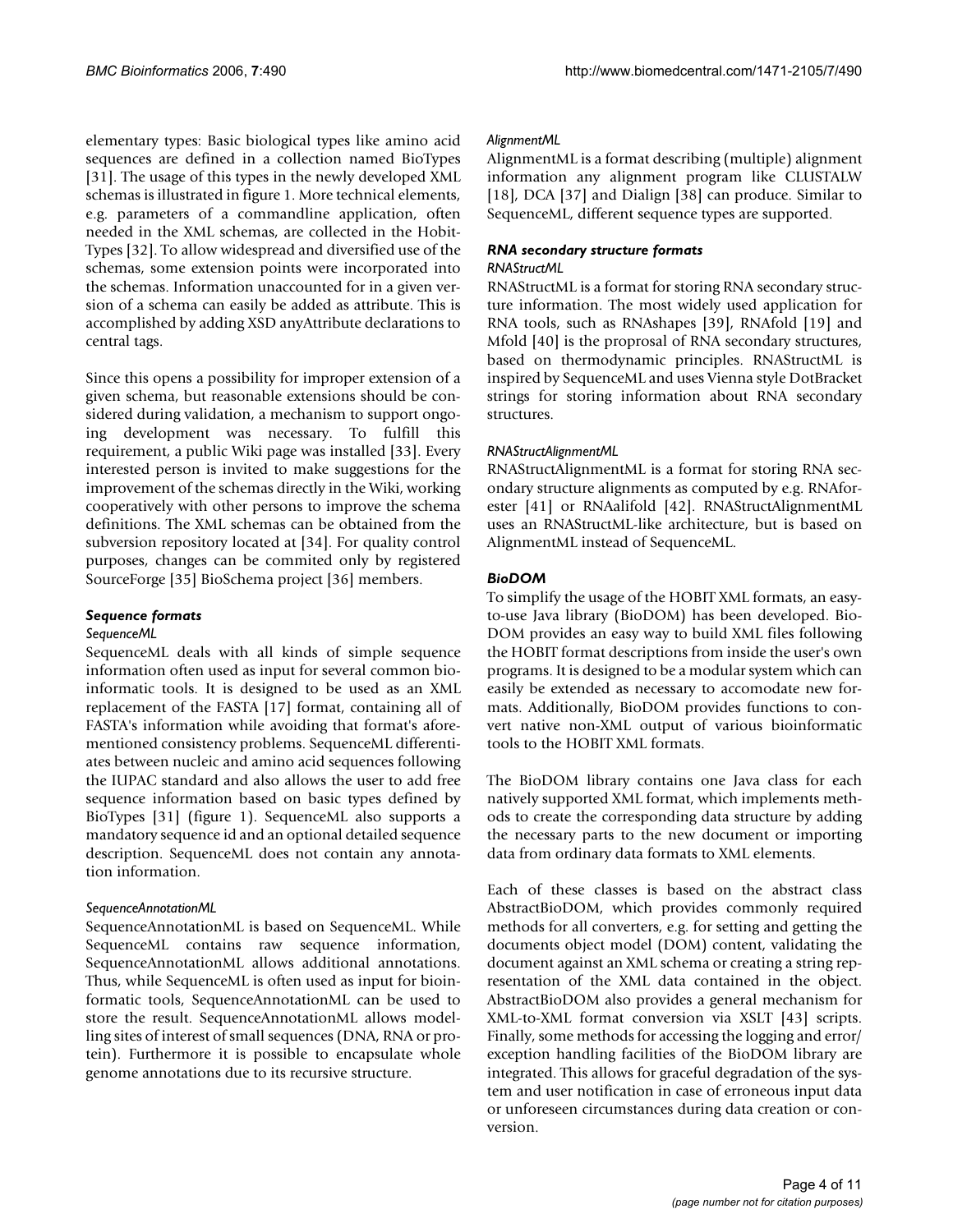| <b>FASTA</b>                                                                                                                                                                                                                                                                    |
|---------------------------------------------------------------------------------------------------------------------------------------------------------------------------------------------------------------------------------------------------------------------------------|
| >gi   51104790   gb   AAT97050.1   cytochrome oxidase subunit II [Pongo pygmaeus abelii]<br>LTNTSISDAQEMETIWTILPAIILILIALPSLRILYLTDEINDPSFTIKSIGHQWYWTYEYTDYGGLIFNSYMLPPLFL<br>EPGDLRLLDVDNRVVLPVEAPVRMMITSQDVLHSWTVPSLGLKTDAIPGRLNQTTFTATRPGVYYGQCSEICGANHSFM<br>PIVLELIP<br>. |
| BioTypes schema                                                                                                                                                                                                                                                                 |
| $\cdots$                                                                                                                                                                                                                                                                        |
| <xs:simpletype name="ambiguousAminoAcidOneLetterSequence"><br/><xs:restriction<br>base="bioTypesNS:gappedAmbiguousTerminalAminoAcidOneLetterSequence"&gt;<br/><xs:pattern< td=""></xs:pattern<></xs:restriction<br></xs:simpletype>                                             |
| $value = " (A   R   N   D   C   Q   E   G   H   I   L   K   M   F   P   S   T   U   W   Y   V   X   B   Z) + */$<br>$\langle x \rangle$ xs: restriction><br>                                                                                                                    |
|                                                                                                                                                                                                                                                                                 |
| SequenceML schema                                                                                                                                                                                                                                                               |
|                                                                                                                                                                                                                                                                                 |
| <xs:element <br="" name="aminoAcidSequence">type="bioTypesNS:ambiguousAminoAcidOneLetterSequence" /&gt;</xs:element>                                                                                                                                                            |
| $\cdots$                                                                                                                                                                                                                                                                        |
| SequenceML                                                                                                                                                                                                                                                                      |
| xml version="1.0" encoding="UTF-8"?<br><sequenceml xmlns="http://hobit.sourceforge.net/xsds/20060201/sequenceML"><br/>&lt;sequence seqID="&lt;br&gt;<math>\mathbb{Z}^n</math><br/><description> </description><br/><aminoacidsequence> </aminoacidsequence><br/></sequenceml>   |
| .                                                                                                                                                                                                                                                                               |
|                                                                                                                                                                                                                                                                                 |
| identifier<br>sequence information<br>description<br>raw sequence                                                                                                                                                                                                               |

## **Figure 1**

**Basic concept of HOBIT XML schemas**. The basic concept of HOBIT XML schemas is explained step by step using SequenceML as an example. First an amino acid sequence with id and description in the well known FASTA format is converted to SequenceML. The color coding highlights the transformed content. In SequenceML it is possible to differentiate between various sequence types (in this case an amino acid sequence), defined by the SequenceML schema. The SequenceML schema derives its basic type information from BioTypes.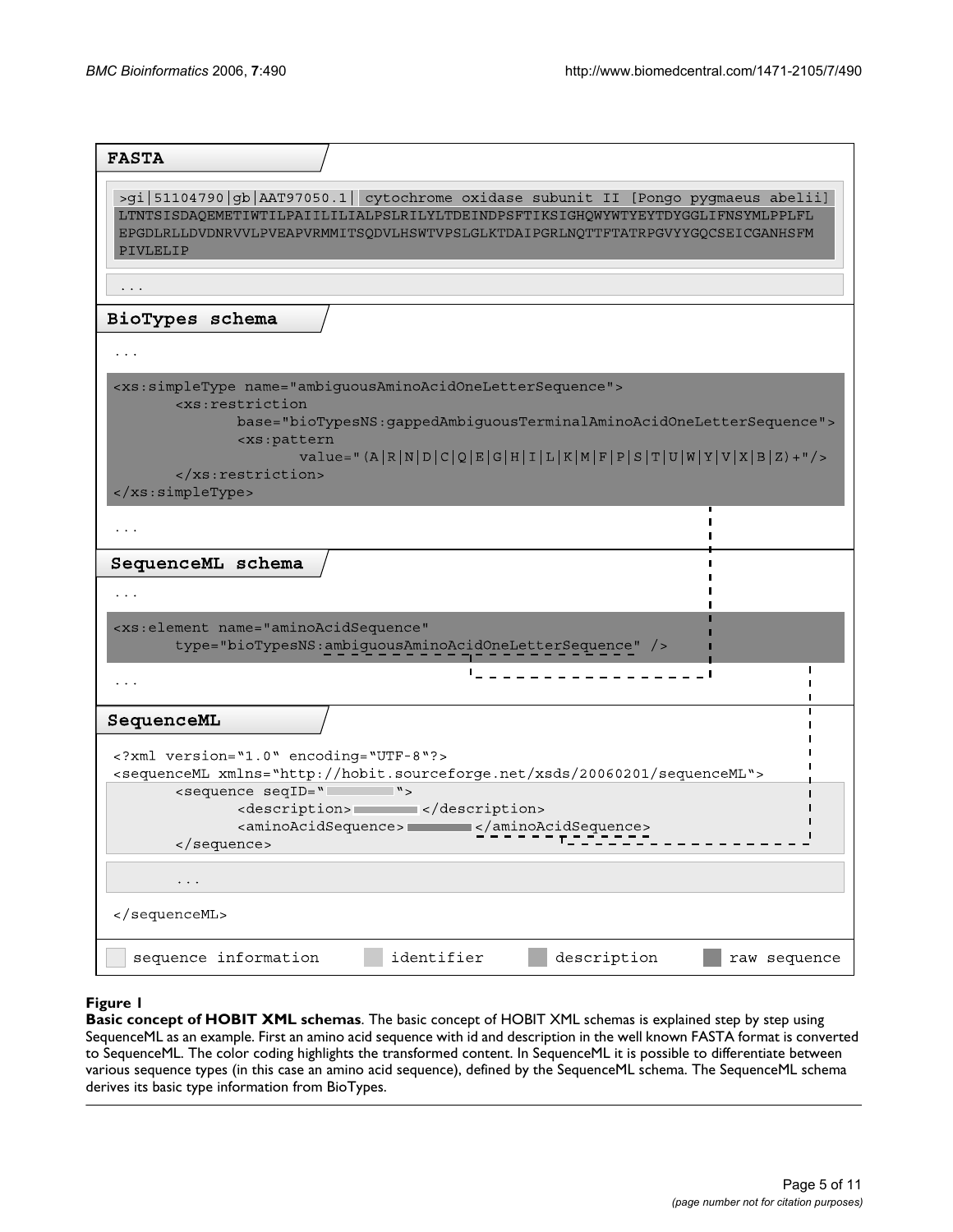The current version 1.2 of BioDOM supports the HOBIT XML formats SequenceML, AlignmentML, RNAStructML and RNAStructAlignmentML, allowing creation of documents in these formats and, additionally, conversion from and to (multiple) FASTA, CLUSTALW and the Vienna style DotBracket format. XSLT converters for TinySeq [44], INSDseq [45] and EMBLxml [45] are also provided. Owing to its modular design, BioDOM can very easily be extended by third party XSL scripts or own Java classes. Furthermore it is under constant development and testing to support additional data formats.

#### **Results & Discussion** *HOBIT XML formats*

Recent approaches like RNAML [46] or PDBML [47] try to model all possible aspects of a complete field of application in one single XML schema. In the case of RNA this means storing sequences, secondary structures, tertiary structures and even all kinds of experimental data in only one file.

Most programs focus on a specific application, and in this case storing all data leads to huge and unmanageable XML documents, compare e.g. the size of NCBI ASN.1 formatted GenBank data versus the same data's XML representation, which can be about one order of magnitude (or even more) bigger. While keeping the whole complex data in one file might be appropriate for archiving, data exchange in distributed workflow scenarios requires the information to be available in a compact format to allow short response times. This compact format can be achieved in two ways. One is to declare many parts in a complex XML schema 'optional' to reduce the overhead for the different usage scenarios, the other is to use more simple schemas representing small and simple building blocks. The HOBIT XML schemas are designed following the building blocks concept, which is, from our point of view, the preferred solution for the application in workflow systems. Our rationale for this is as follows:

While it is of course possible to extract the data from larger XML data structures using XSLT or XPath expressions, it is much more difficult to generate workflows from webservice modules exchanging general XML data. The extraction patterns have to be defined either by the webservice developer or the person who builds the workflow. In the first case, the webservice is called with an XML file conforming to the complex XML schema as input, but the input doesn't explicitly represent the data the webservice really requires. The second case would require the person building the workflow to have the knowledge to define the extraction patterns for every connection between webservices to handle the in- and output. By using small XML schemas, only the data really used by the webservice is modelled. This makes the handling much more intuitive for the typical non-XML-savvy user of a workflow system.

Additionally, declaring many parts as 'optional' in larger XML schemas leads to a much more complex validation process, e.g. if the XML content elements a webservice requires as input are declared as 'optional' in the XML schema of the previous output data, the service can detect the existence of the required data *only at runtime*.

To illustrate the problems of using general XML schemas in workflow systems, consider a simple workflow for predicting and drawing the secondary structure of a given RNA sequence. The workflow consists of two webservices, the first one a service for predicting the secondary structure and the second one a service that creates a picture from the prediction afterwards. In the case of general XML schemas, like RNAML [46], the first webservice would require XML input data conforming to the general schema and produce XML output data conforming to the same general schema, but adding the RNA secondary structure information. Both XMLs can be validated with the same complex schema, but it is not known whether the output really contains the required data until the second webservice is called. In the case of using building blocks the first service requires SequenceML as input and produces RNAStructML as output, the second service requires RNAStructML as input and generates an image as output. Due to these input/output requirements, the webservices can only be connected if the output of the first service contains the data the second service requires, and this enables the system to validate the correctness of the connections between single services during the construction process of the workflow. Therefore, possible type errors can be detected and prevented *before* a (possibly very expensive or time-consuming) actual run of the workflow. (Of course, errors due to problematic data produced during workflow execution are still possible and can in principle not be prevented.)

Another problem not directly adressed by the HOBIT XML formats themselves is the task of finding and selecting the relevant information from existing XML archive formats to acquire only the data needed for a specific application. After this task has been accomplished, the lightweight HOBIT formats can then be used for further transfer of the data inside a workflow. There are several approaches to solving the data selection problem. Within the BioDOM framework, XSL scripts can be used to select and transform the desired information. If another solution already exists for a specific use case (like e.g. [8]), it can easily be combined with our work.

The HOBIT XML schemas are open for extensions and especially new formats. An open community environ-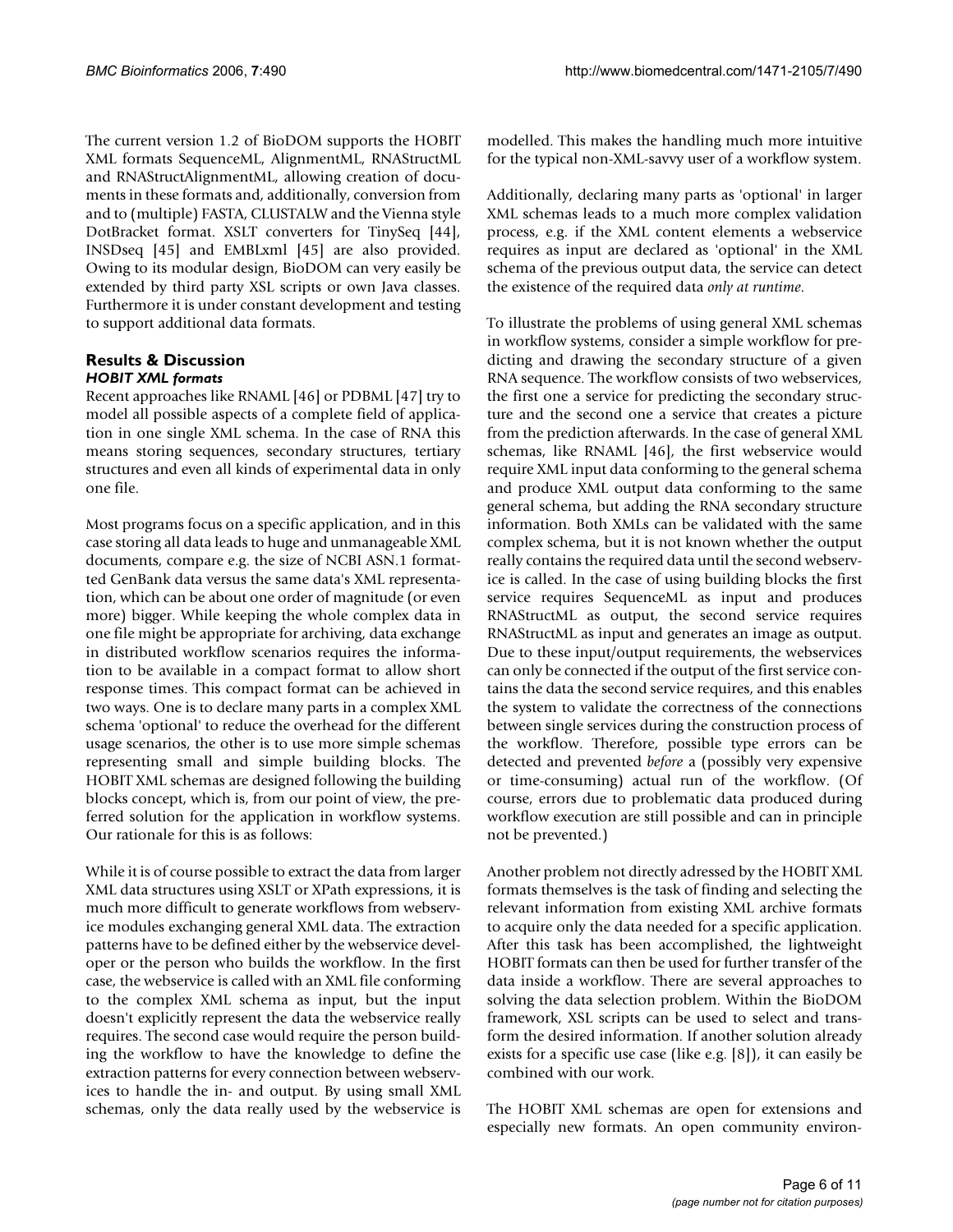

## Figure 2

**Graph representation of the e2g workflow**. The e2g webservice gets sequence information in SequenceML format (besides a couple of parameters) as input and returns the result data as an EBIApplicationResult XML document. The input data can originate from a file (containing sequence information as SequenceML) or from an external data source like the SOAPDB webservice (which returns sequence information in FASTA format). Using BioDOM as a converter between the different data formats, it is quite easy to add another data source. The e2g webservice is a workflow itself and also uses webservice technology to mask repeats (using the RepeatMasker webservice) and match the input sequence data against huge EST databases (using the vmatch webservice). The match result is filtered (depending on input parameters) and returned as an EBIApplication-Result document.

ment based on a Wiki system is provided to allow discussion and rapid development [48]. For collaborative XML schema enhancements, all XML schemas are available at a subversion repository [34]. By providing open access to our XML schemas, we try to address the common problem of data format extension, e.g. adding features to a existing data format vs. having to define a new one.

### *Easy integration*

We have implemented a Java package (BioDOM), which can be used to build the supported XML formats directly from an application's internal data structures. BioDOM can also convert between different XML formats (HOBIT defined and others) using XSLT. In addition to these functions, there are conversion functions for many commonly used non-XML formats, which allow traditional tools and services a smooth transition from their data formats towards the XML formats presented in this study.

Figure 3 shows a typical use case for integrating BioDOM as a library. In addition to this, BioDOM can also be used online to convert bioinformatic data automatically by using the BioDOM webservice [49]. This is especially useful for current workflow systems to connect webservices with incompatible, but convertable data, without any programming effort. For testing purposes and small amounts of data, the conversion functions of BioDOM can additionally be used manually by using the online submission form [49].

For now, BioDOM is focused primarily on providing support for creation of data in the HOBIT XML formats plus simple conversion routines from existing well-known non-XML formats. It is intended to add interfaces to Bio-Java [50] objects and methods in later versions. Implementations of the BioDOM API in other programming languages are also planned.

```
1<sup>e</sup>import java.io.File;
     import java.io.IOException;
     import org.w3c.dom.Document;<br>import de.unibi.techfak.bibiserv.biodom.SequenceML;
     import de.unibi.techfak.bibiserv.biodom.exception.BioDOMException;
  78 public class Example {
            public static void main (String[] args) {
                   SequenceML sml;
10\begin{array}{c} 11 \\ 12 \end{array}try {
                         sm1 = new SequenceML();
\begin{array}{c} 13 \\ 14 \end{array}// append sequence information in FASTA format from file<br>sml.appendFasta(new File(args[0]));
15<br>16<br>17// get SequenceML conform docume<br>Document dom = sml.getDom(true);
                                                                             ent (validated)
                         // get XML String representation (not validated)<br>String xml = sml.toString();
 \frac{1}{18}15get validated FASTA representation
\begin{array}{c} 20 \\ 21 \end{array}String fasta = sm1.toFast(a);
                  } catch (BioDOMException e) {
                  // handle BioDOMException<br>} catch (IOException e) {
\begin{array}{c} 22 \\ 23 \end{array}24// handle IOException
\begin{bmatrix} 24 \\ 25 \\ 26 \\ 27 \end{bmatrix}\}
```
# **Figure 3**

**Example of BioDOM integration**. This code sample shows exemplarily how to use the SequenceML API of Bio-DOM. First an empty Se-quenceML object is generated (line 12), afterwards a FASTA formatted file is appended (line 14). Some of the possibilities for further processing, as shown in the comments, are given in lines 16 to 20.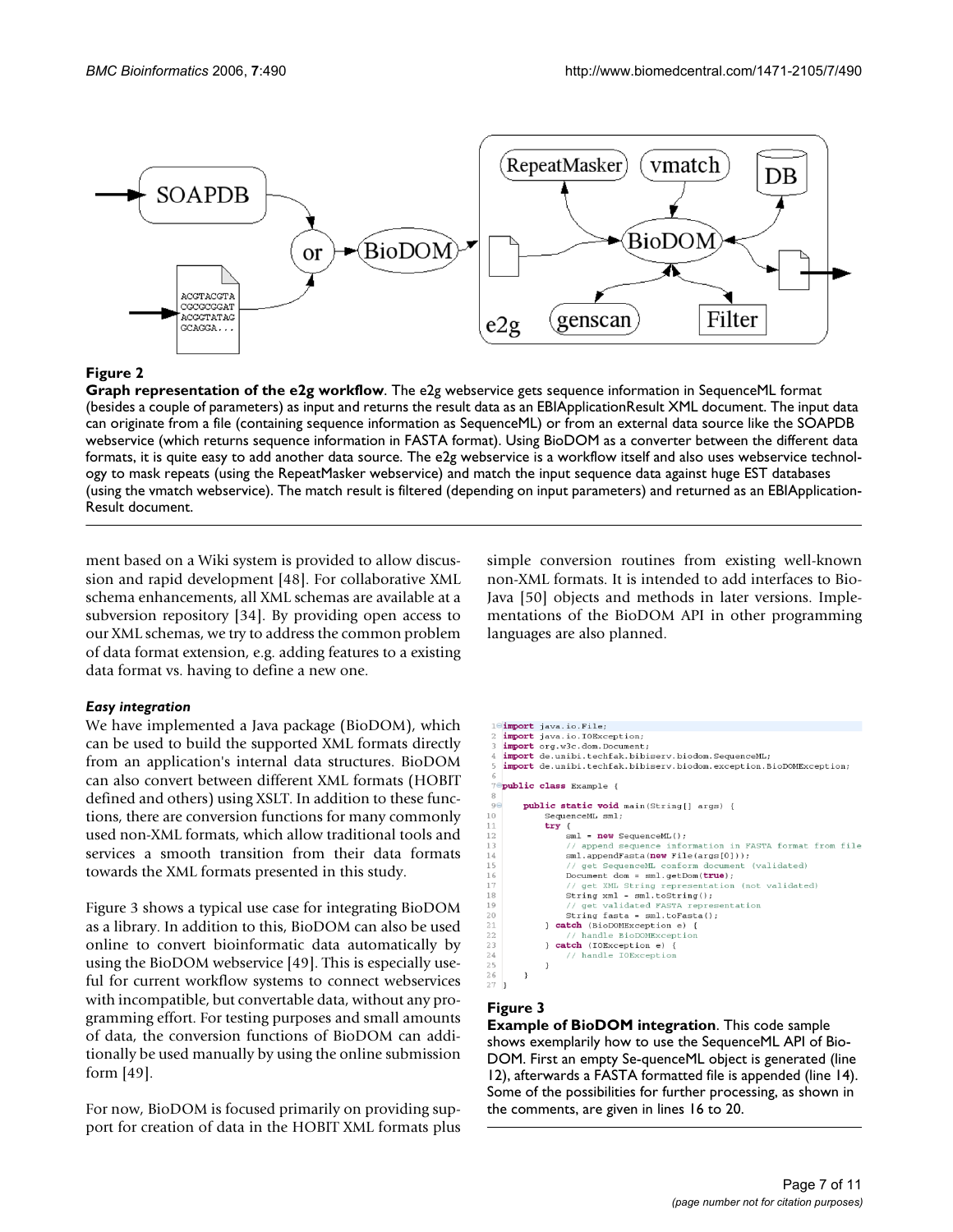| Table 2: Comparison of native formats and their HOBIT XML counterparts |  |  |
|------------------------------------------------------------------------|--|--|
|------------------------------------------------------------------------|--|--|

| <b>Sequence formats</b>                          |                                    |                                                                                                                            |  |
|--------------------------------------------------|------------------------------------|----------------------------------------------------------------------------------------------------------------------------|--|
| <b>FASTA</b><br>GCG<br><b>STADEN</b>             | SequenceML<br>SequenceAnnotationML | simple sequence information for nucleic and amino acids<br>sequence information with additional facilities for annotations |  |
| Sequence alignment formats                       |                                    |                                                                                                                            |  |
| <b>FASTA</b><br><b>CLUSTAL</b><br><b>MSF</b>     | AlignmentML                        | (multiple) alignments for nucleic and amino acids                                                                          |  |
| <b>RNA</b> secondary structure formats           |                                    |                                                                                                                            |  |
| mFOLD<br>Vienna style DotBracket                 | <b>RNAStructML</b>                 | RNA secondary structure information                                                                                        |  |
| <b>RNA Secondary Structure Alignment Formats</b> |                                    |                                                                                                                            |  |
| aligned Vienna style DotBracket                  | <b>RNAStructAlignmentML</b>        | (multiple) alignments of RNA secondary structures                                                                          |  |

The table shows a comparison of some native bioinformatic file formats (first column) and their HOBIT XML counterparts (second column). These XML formats cover sequence, alignment, RNA secondary structure and RNA secondary structure alignment formats in a form that is independent of any specific program. The usage of the XML formats leads to a significant decrease in the number of necessary file formats.

#### *SOAP based webservices*

Table 3 shows a list of available webservices supporting HOBIT XML formats as input and ouput. Currently (June 2006), ten webservices from different bioinformatic fields are available. A constantly updated list of offered webservices can be obtained from the HOBIT website [51].

#### *Workflow systems*

More and more bioinformatic tools offered today provide a webservice interface [9-16] in addition to a browser based user interface. In the HOBIT network bioinformatic applications and resources are connected in a uniform way. Webservices are the method of choice for building workflows using bioinformatic tools from different locations.

Until now connecting webservices is mostly a problem of incompatible data formats which require more or less complex data conversion. The BioDOM library remedies this problem by allowing easy conversion of ordinary formats to HOBIT XML formats. Using standardized input and output formats simplifies combining webservices to a pipeline, thus one webservice choreography (composed of different tasks) could easily be used multiple times without any user interaction. An example is a simple pipeline of SOAPDB offered by DKFZ-Heidelberg and e2g [52]

#### **Table 3: Available webservices supporting HOBIT XML formats**

| <b>Name</b>           | <b>Description</b>                                                                                                                                                        | Supported formats (input/output) |
|-----------------------|---------------------------------------------------------------------------------------------------------------------------------------------------------------------------|----------------------------------|
| CLUSTALW [18]         | general purpose multiple sequence alignment program                                                                                                                       | SequenceML/AlignmentML           |
| <b>DCA</b> [37]       | divide-and-conquer multiple sequence alignment program                                                                                                                    | SequenceML/AlignmentML           |
| Dialign [38]          | computation of an alignment based on segment-to-segment comparison                                                                                                        | SequenceML/AlignmentML           |
| E <sub>2</sub> G [52] | aligning genomic sequence to cDNA and EST data sets                                                                                                                       | SequenceML/EBIApplicationResult  |
| ITS2 [58-60]          | database of more than 20,000 rRNA internal transcribed spacer 2 (ITS2) secondary<br>structures revealed by homology modeling                                              | -/RNAStructML                    |
| pknotsRG [61]         | RNA secondary structures folding, including the class of simple recursive pseudoknots                                                                                     | SequenceML/RNAStructML           |
| realsplice            | information about regulated alternative spliced genes                                                                                                                     | -/SequenceAnnotationML           |
| REPuter [62]          | computes all maximal duplications and reverse, complemented and reverse<br>complemented repeats in a nucleic acid sequence                                                | SequenceML/EBIApplicationResult  |
| RNAshapes [39]        | computation of a small set of representative structures of different shapes,<br>computation of shape probabilities, and comparative prediction of consensus<br>structures | SequenceML/RNAStructML           |
| RNAfold [19]          | RNA secondary structures folding                                                                                                                                          | SequenceML/RNAStructML           |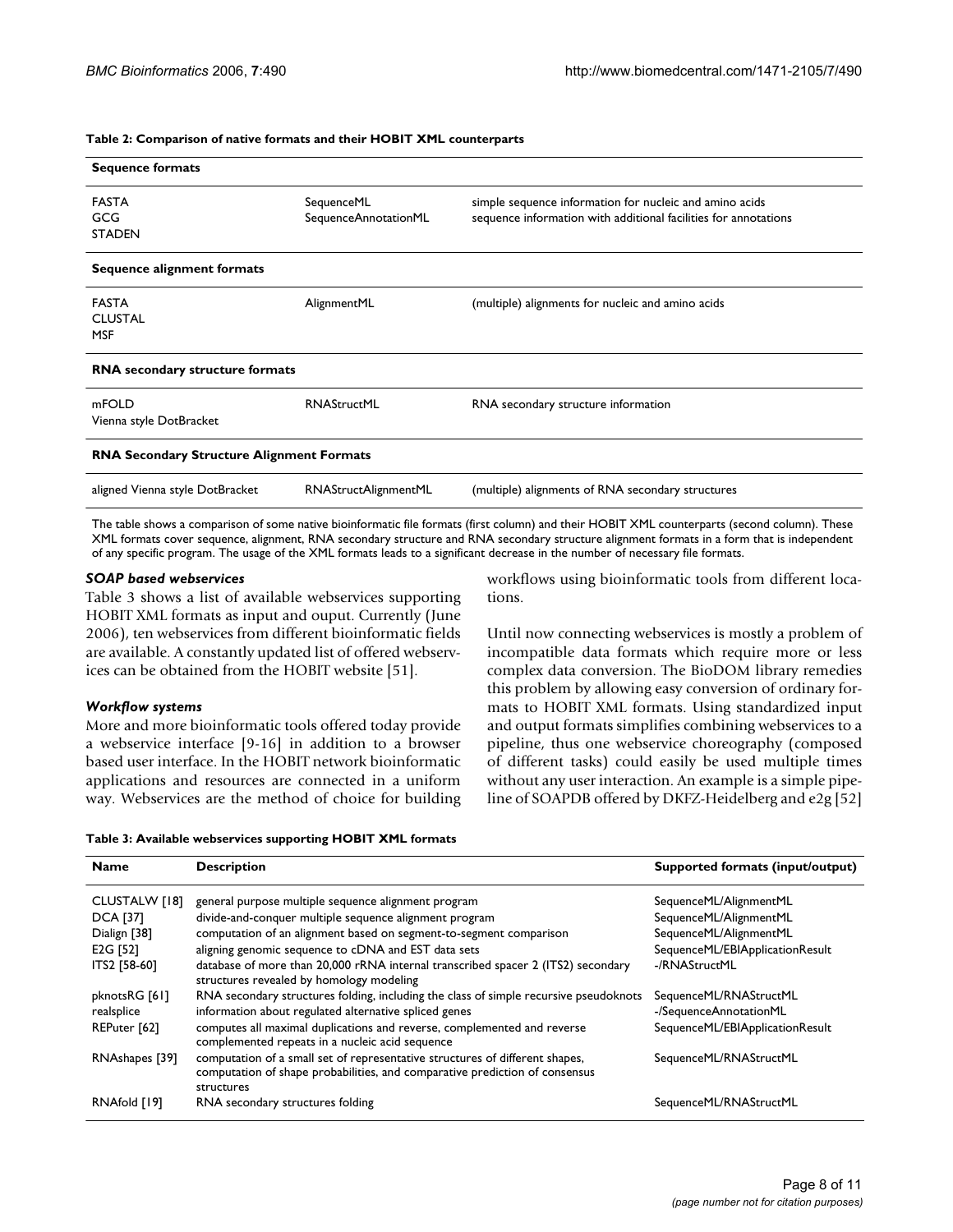offered by BiBiServ (see figure 2). A sequence is retrieved from the EMBL database via SOAPDB. This sequence is transformed to SequenceML via BioDOM and pushed to the e2g webservice, which maps it to the genomic sequence of the specified species. The result is presented as alignments corresponding to the EBIApplicationResult schema, which is also used by the EBI Blast webservice [10]. Figure 2 shows e2g as an (internal) workflow using RepeatMasker [53], vmatch [54,55] and genscan [56].

Current workflow systems normally require additional programming effort to integrate existing applications without webservice interfaces into complex tool chains. There are two possibilities to minimize the neccessary work using BioDOM:

One can either use BioDOM as a local converter of traditional data, or apply it as a wrapper for a webservice based approach to produce verifiable input and output with the additional value gained by the HOBIT formats (for an example of this approach, see [49]).

Furthermore, new bioinformatic applications can integrate BioDOM directly to support the provided XML formats natively. This eliminates most of the additional effort for workflow integration of the tool.

#### **Conclusion**

Using the HOBIT XML schemas and the BioDOM library, it is easy to add XML support to newly created and existing bioinformatic tools, enabling these tools to seamlessly interoperate in workflow scenarios.

### **Availability and requirements**

The XML schemas of the HOBIT XML formats can be found on the project's website at [http://biosche](http://bioschemas.sourceforge.net/) [mas.sourceforge.net/.](http://bioschemas.sourceforge.net/)

The BioDOM library is freely available for download in the stable and development versions at [http://bio](http://biodom.sourceforge.net/) [dom.sourceforge.net/](http://biodom.sourceforge.net/) and may be included in external programs under the conditions of the Apache Licence 2.0 (BioDOM requires at least Java Version 1.5, which can be downloaded from <http://java.sun.com/>).

Table 4 shows the WSDL locations of SOAP based webservices supporting the HOBIT XML schemas described before.

#### **List of abbreviations used**

HOBIT: Helmholtz Open Bioinformatics Technology – a cooperative project of several german bioinformatic centres at universities and public research institutes for coordination and interconnection of bioinformatic activities

XML: eXtensible Markup Language

WSDL: WebService Description Language

XSL: eXtensible Stylesheet Language

XSLT: XSL Transformations

DOM: Document Object Model

### **Authors' contributions**

PNS, KS, JK conceived the study. HM provided the initial work. XML schema design and BioDOM implementation by HM, SH, KL, JK, PNS and KS. PNS, KS, JK, KL and SH drafted the manuscript. RG and TD participated in study design and coordination. All authors read and approved the final version of the manuscript.

#### **Table 4: WSDL location of SOAP based webservices**

**Name WSDL location**

| .                | , , , , , , , , , , , , , , , ,                                |
|------------------|----------------------------------------------------------------|
| <b>CLUSTALW</b>  | http://bibiserv.techfak.uni-bielefeld.de/wsdl/ClustalW.wsdl    |
| <b>DCA</b>       | http://bibiserv.techfak.uni-bielefeld.de/wsdl/DCA.wsdl         |
| Dialign          | http://bibiserv.techfak.uni-bielefeld.de/wsdl/DIALIGN.wsdl     |
| E2G              | http://bibiserv.techfak.uni-bielefeld.de/wsdl/e2g.wsdl         |
| ITS <sub>2</sub> | http://soap.bioapps.biozentrum.uni-wuerzburg.de/wsdl/its2.wsdl |
| pknotsRG         | http://bibiserv.techfak.uni-bielefeld.de/wsdl/pknotsRG.wsdl    |
| realsplice       | http://webservice.sybig.de/realsplice/service.wsdl             |
| <b>REPuter</b>   | http://bibiserv.techfak.uni-bielefeld.de/wsdl/REPuter.wsdl     |
| RNAshapes        | http://bibiserv.techfak.uni-bielefeld.de/wsdl/RNAshapes.wsdl   |
| <b>RNAfold</b>   | http://bibiserv.techfak.uni-bielefeld.de/wsdl/RNAfold.wsdl     |
|                  |                                                                |

This table shows the currently available bioinformatic webservices for large variety of tasks which support the HOBIT XML data formats as input and output.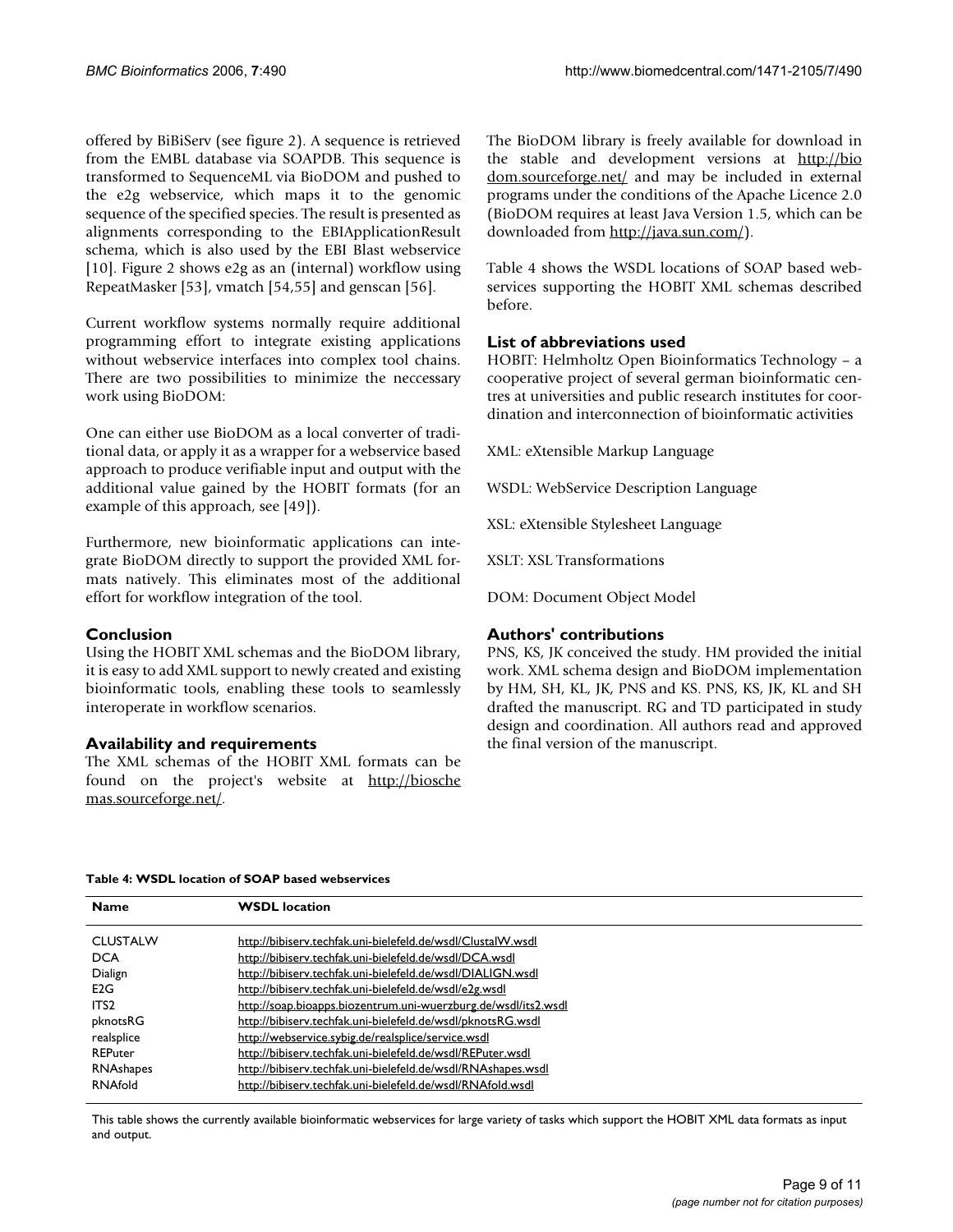#### **Acknowledgements**

We thank Martin Szugat (Teaching and Research Unit Bioinformatics of the LMU Munich), initiator and maintainer of BioTypes, for his work and all other HOBIT members for helpful discussions about the XML schemas. Further we gratefully acknowledge the funding from the "Impuls- und Vernetzungsfonds der Helmholtz-Gemeinschaft Deutscher Forschungszentren e.V.".

#### **References**

- 1. Mewes HW, Frishman D, Mayer KFX, Münsterkötter M, Noubibou O, Pagel P, Rattei T, Oesterheld M, Ruepp A, Stümpflen V: **[MIPS:](http://www.ncbi.nlm.nih.gov/entrez/query.fcgi?cmd=Retrieve&db=PubMed&dopt=Abstract&list_uids=16381839) [analysis and annotation of proteins from whole genomes in](http://www.ncbi.nlm.nih.gov/entrez/query.fcgi?cmd=Retrieve&db=PubMed&dopt=Abstract&list_uids=16381839) [2005.](http://www.ncbi.nlm.nih.gov/entrez/query.fcgi?cmd=Retrieve&db=PubMed&dopt=Abstract&list_uids=16381839)** *Nucleic Acids Res* 2006:D169-D172.
- Meyer F, Goesmann A, McHardy AC, Bartels D, Bekel T, Clausen J, Kalinowski J, Linke B, Rupp O, Giegerich R, Pühler A: **[GenDB-an](http://www.ncbi.nlm.nih.gov/entrez/query.fcgi?cmd=Retrieve&db=PubMed&dopt=Abstract&list_uids=12682369) [open source genome annotation system for prokaryote](http://www.ncbi.nlm.nih.gov/entrez/query.fcgi?cmd=Retrieve&db=PubMed&dopt=Abstract&list_uids=12682369) [genomes.](http://www.ncbi.nlm.nih.gov/entrez/query.fcgi?cmd=Retrieve&db=PubMed&dopt=Abstract&list_uids=12682369)** *Nucleic Acids Res* 2003, **31(8):**2187-2195.
- 3. Riley ML, Schmidt T, Wagner C, Mewes HW, Frishman D: **[The PED-](http://www.ncbi.nlm.nih.gov/entrez/query.fcgi?cmd=Retrieve&db=PubMed&dopt=Abstract&list_uids=15608204)ANT** genome database in 2005. 2005:D308-D310.
- 4. Oinn T, Addis M, Ferris J, Marvin D, Senger M, Greenwood M, Carver T, Glover K, Pocock MR, Wipat A, Li P: **[Taverna: a tool for the](http://www.ncbi.nlm.nih.gov/entrez/query.fcgi?cmd=Retrieve&db=PubMed&dopt=Abstract&list_uids=15201187) [composition and enactment of bioinformatics workflows.](http://www.ncbi.nlm.nih.gov/entrez/query.fcgi?cmd=Retrieve&db=PubMed&dopt=Abstract&list_uids=15201187)** *Bioinformatics* 2004, **20(17):**3045-3054.
- 5. Tang F, Chua CL, Ho LY, Lim YP, Issac P, Krishnan A: **[Wildfire: dis](http://www.ncbi.nlm.nih.gov/entrez/query.fcgi?cmd=Retrieve&db=PubMed&dopt=Abstract&list_uids=15788106)[tributed, Grid-enabled workflow construction and execu](http://www.ncbi.nlm.nih.gov/entrez/query.fcgi?cmd=Retrieve&db=PubMed&dopt=Abstract&list_uids=15788106)[tion.](http://www.ncbi.nlm.nih.gov/entrez/query.fcgi?cmd=Retrieve&db=PubMed&dopt=Abstract&list_uids=15788106)** *BMC Bioinformatics* 2005, **6:**69.
- 6. Shah SP, He DYM, Sawkins JN, Druce JC, Quon G, Lett D, Zheng GXY, Xu T, Ouellette BFF: **[Pegasys: software for executing and](http://www.ncbi.nlm.nih.gov/entrez/query.fcgi?cmd=Retrieve&db=PubMed&dopt=Abstract&list_uids=15096276) [integrating analyses of biological sequences.](http://www.ncbi.nlm.nih.gov/entrez/query.fcgi?cmd=Retrieve&db=PubMed&dopt=Abstract&list_uids=15096276)** *BMC Bioinformatics* 2004, **5:**40.
- 7. Stein L: **[Creating a bioinformatics nation.](http://www.ncbi.nlm.nih.gov/entrez/query.fcgi?cmd=Retrieve&db=PubMed&dopt=Abstract&list_uids=12000935)** *Nature* 2002, **417(6885):**119-120.
- 8. Chagoyen M, Kurul ME, De-Alarcón PA, Carazo JM, Gupta A: **[Designing and executing scientific workflows with a pro](http://www.ncbi.nlm.nih.gov/entrez/query.fcgi?cmd=Retrieve&db=PubMed&dopt=Abstract&list_uids=15059834)[grammable integrator.](http://www.ncbi.nlm.nih.gov/entrez/query.fcgi?cmd=Retrieve&db=PubMed&dopt=Abstract&list_uids=15059834)** *Bioinformatics* 2004, **20(13):**2092-2100.
- 9. Rudd S, Tetko IV: **[Eclair-a web service for unravelling species](http://www.ncbi.nlm.nih.gov/entrez/query.fcgi?cmd=Retrieve&db=PubMed&dopt=Abstract&list_uids=15980572) [origin of sequences sampled from mixed host interfaces.](http://www.ncbi.nlm.nih.gov/entrez/query.fcgi?cmd=Retrieve&db=PubMed&dopt=Abstract&list_uids=15980572)** *Nucleic Acids Res* 2005:W724-W727.
- 10. Pillai S, Silventoinen V, Kallio K, Senger M, Sobhany S, Tate J, Velankar S, Golovin A, Henrick K, Rice P, Stoehr P, Lopez R: **[SOAP-based](http://www.ncbi.nlm.nih.gov/entrez/query.fcgi?cmd=Retrieve&db=PubMed&dopt=Abstract&list_uids=15980463) [services provided by the European Bioinformatics Institute.](http://www.ncbi.nlm.nih.gov/entrez/query.fcgi?cmd=Retrieve&db=PubMed&dopt=Abstract&list_uids=15980463)** *Nucleic Acids Res* 2005:W25-W28.
- 11. Cheung KH, de Knikker R, Guo Y, Zhong G, Hager J, Yip KY, Kwan AKH, Li P, Cheung DW: **[Biosphere: the interoperation of web](http://www.ncbi.nlm.nih.gov/entrez/query.fcgi?cmd=Retrieve&db=PubMed&dopt=Abstract&list_uids=15702956) [services in microarray cluster analysis.](http://www.ncbi.nlm.nih.gov/entrez/query.fcgi?cmd=Retrieve&db=PubMed&dopt=Abstract&list_uids=15702956)** *Appl Bioinformatics* 2004, **3(4):**253-256.
- 12. Iragne F, Barré A, Goffard N, Daruvar AD: **[AliasServer: a web](http://www.ncbi.nlm.nih.gov/entrez/query.fcgi?cmd=Retrieve&db=PubMed&dopt=Abstract&list_uids=15059813) [server to handle multiple aliases used to refer to proteins.](http://www.ncbi.nlm.nih.gov/entrez/query.fcgi?cmd=Retrieve&db=PubMed&dopt=Abstract&list_uids=15059813)** *Bioinformatics* 2004, **20(14):**2331-2332.
- 13. Wang J, Mu Q: **[Soap-HT-BLAST: high throughput BLAST](http://www.ncbi.nlm.nih.gov/entrez/query.fcgi?cmd=Retrieve&db=PubMed&dopt=Abstract&list_uids=14512365) [based on Web services.](http://www.ncbi.nlm.nih.gov/entrez/query.fcgi?cmd=Retrieve&db=PubMed&dopt=Abstract&list_uids=14512365)** *Bioinformatics* 2003, **19:**1863-1864.
- 14. Sugawara H, Miyazaki S: **[Biological SOAP servers and web serv](http://www.ncbi.nlm.nih.gov/entrez/query.fcgi?cmd=Retrieve&db=PubMed&dopt=Abstract&list_uids=12824432)[ices provided by the public sequence data bank.](http://www.ncbi.nlm.nih.gov/entrez/query.fcgi?cmd=Retrieve&db=PubMed&dopt=Abstract&list_uids=12824432)** *Nucleic Acids Res* 2003, **31(13):**3836-3839.
- 15. Coessens B, Thijs G, Aerts S, Marchal K, Smet FD, Engelen K, Glenisson P, Moreau Y, Mathys J, Moor BD: **[INCLUSive: A web portal](http://www.ncbi.nlm.nih.gov/entrez/query.fcgi?cmd=Retrieve&db=PubMed&dopt=Abstract&list_uids=12824346) [and service registry for microarray and regulatory sequence](http://www.ncbi.nlm.nih.gov/entrez/query.fcgi?cmd=Retrieve&db=PubMed&dopt=Abstract&list_uids=12824346) [analysis.](http://www.ncbi.nlm.nih.gov/entrez/query.fcgi?cmd=Retrieve&db=PubMed&dopt=Abstract&list_uids=12824346)** *Nucleic Acids Res* 2003, **31(13):**3468-3470.
- 16. Wilkinson MD, Links M: **[BioMOBY: an open source biological](http://www.ncbi.nlm.nih.gov/entrez/query.fcgi?cmd=Retrieve&db=PubMed&dopt=Abstract&list_uids=12511062) [web services proposal.](http://www.ncbi.nlm.nih.gov/entrez/query.fcgi?cmd=Retrieve&db=PubMed&dopt=Abstract&list_uids=12511062)** *Brief Bioinform* 2002, **3(4):**331-341.
- 17. Pearson WR: **[Using the FASTA program to search protein](http://www.ncbi.nlm.nih.gov/entrez/query.fcgi?cmd=Retrieve&db=PubMed&dopt=Abstract&list_uids=8205202) [and DNA sequence databases.](http://www.ncbi.nlm.nih.gov/entrez/query.fcgi?cmd=Retrieve&db=PubMed&dopt=Abstract&list_uids=8205202)** *Methods Mol Biol* 1994, and **DNA** sequence databases.<br>**24:**307-331.
- 18. Thompson JD, Higgins DG, Gibson TJ: **[CLUSTAL W: improving](http://www.ncbi.nlm.nih.gov/entrez/query.fcgi?cmd=Retrieve&db=PubMed&dopt=Abstract&list_uids=7984417) [the sensitivity of progressive multiple sequence alignment](http://www.ncbi.nlm.nih.gov/entrez/query.fcgi?cmd=Retrieve&db=PubMed&dopt=Abstract&list_uids=7984417) through sequence weighting, position-specific gap penalties** [and weight matrix choice.](http://www.ncbi.nlm.nih.gov/entrez/query.fcgi?cmd=Retrieve&db=PubMed&dopt=Abstract&list_uids=7984417) **22(22):**4673-4680.
- Hofacker IL, Fontana W, Stadler PF, Bonhoeffer LS, Tacker M, Schuster P: **Fast folding and comparison of RNA secondary structures.** *Monatshefte für Chemie/Chemical Monthly* 1994, **125(2**167-188 [[http://www.springerlink.com/openurl.asp?genre=arti](http://www.springerlink.com/openurl.asp?genre=article&id=doi:10.1007/BF00818163) [cle&id=doi:10.1007/BF00818163\]](http://www.springerlink.com/openurl.asp?genre=article&id=doi:10.1007/BF00818163).
- 20. **XML** [<http://www.w3.org/XML/>]
- 21. **XML Schema language** [\[http://www.w3.org/XML/Schema](http://www.w3.org/XML/Schema)]
- 22. **WebServices technology based on XML** [[http://www.w3.org./](http://www.w3.org./2002/ws) [2002/ws](http://www.w3.org./2002/ws)]
- 23. Wheeler DL, Barrett T, Benson DA, Bryant SH, Canese K, Chetvernin V, Church DM, DiCuccio M, Edgar R, Federhen S, Geer LY, Helmberg W, Kapustin Y, Kenton DL, Khovayko O, Lipman DJ, Madden TL, Maglott DR, Ostell J, Pruitt KD, Schuler GD, Schriml LM, Sequeira E, Sherry ST, Sirotkin K, Souvorov A, Starchenko G, Suzek TO, Tatusov R, Tatusova TA, Wagner L, Yaschenko E: **[Database](http://www.ncbi.nlm.nih.gov/entrez/query.fcgi?cmd=Retrieve&db=PubMed&dopt=Abstract&list_uids=16381840) [resources of the National Center for Biotechnology Infor](http://www.ncbi.nlm.nih.gov/entrez/query.fcgi?cmd=Retrieve&db=PubMed&dopt=Abstract&list_uids=16381840)[mation.](http://www.ncbi.nlm.nih.gov/entrez/query.fcgi?cmd=Retrieve&db=PubMed&dopt=Abstract&list_uids=16381840)** *Nucleic Acids Res* 2006:D173-D180.
- 24. **NCBI Entrez Programming Utilities** [\[http://](http://eutils.ncbi.nlm.nih.gov/entrez/query/static/eutils help.html) [eutils.ncbi.nlm.nih.gov/entrez/query/static/eutils help.html\]](http://eutils.ncbi.nlm.nih.gov/entrez/query/static/eutils help.html)
- 25. **XML for Molecular Biology as compiled by Paul Gordon** [[http://www.visualgenomics.ca/gordonp/xml/\]](http://www.visualgenomics.ca/gordonp/xml/)
- Hermjakob H, Montecchi-Palazzi L, Bader G, Wojcik J, Salwinski L, Ceol A, Moore S, Orchard S, Sarkans U, von Mering C, Roechert B, Poux S, Jung E, Mersch H, Kersey P, Lappe M, Li Y, Zeng R, Rana D, Nikolski M, Husi H, Brun C, Shanker K, Grant SGN, Sander C, Bork P, Zhu W, Pandey A, Brazma A, Jacq B, Vidal M, Sherman D, Legrain P, Cesareni G, Xenarios I, Eisenberg D, Steipe B, Hogue C, Apweiler R: **[The HUPO PSI's molecular interaction format-a commu](http://www.ncbi.nlm.nih.gov/entrez/query.fcgi?cmd=Retrieve&db=PubMed&dopt=Abstract&list_uids=14755292)[nity standard for the representation of protein interaction](http://www.ncbi.nlm.nih.gov/entrez/query.fcgi?cmd=Retrieve&db=PubMed&dopt=Abstract&list_uids=14755292) [data.](http://www.ncbi.nlm.nih.gov/entrez/query.fcgi?cmd=Retrieve&db=PubMed&dopt=Abstract&list_uids=14755292)** *Nat Biotechnol* 2004, **22(2):**177-183.
- Hanisch D, Zimmer R, Lengauer T: [ProML-the protein markup](http://www.ncbi.nlm.nih.gov/entrez/query.fcgi?cmd=Retrieve&db=PubMed&dopt=Abstract&list_uids=12542416) **[language for specification of protein sequences, structures](http://www.ncbi.nlm.nih.gov/entrez/query.fcgi?cmd=Retrieve&db=PubMed&dopt=Abstract&list_uids=12542416) [and families.](http://www.ncbi.nlm.nih.gov/entrez/query.fcgi?cmd=Retrieve&db=PubMed&dopt=Abstract&list_uids=12542416)** In *Silico Biol* 2002, **2(3):**313-324.
- 28. Spellman PT, Miller M, Stewart J, Troup C, Sarkans U, Chervitz S, Bernhart D, Sherlock G, Ball C, Lepage M, Swiatek M, Marks WL, Goncalves J, Markel S, Iordan D, Shojatalab M, Pizarro A, White J, Hubley R, Deutsch E, Senger M, Aronow BJ, Robinson A, Bassett D, Stoeckert CJ, Brazma A: **[Design and implementation of micro](http://www.ncbi.nlm.nih.gov/entrez/query.fcgi?cmd=Retrieve&db=PubMed&dopt=Abstract&list_uids=12225585)[array gene expression markup language \(MAGE-ML\).](http://www.ncbi.nlm.nih.gov/entrez/query.fcgi?cmd=Retrieve&db=PubMed&dopt=Abstract&list_uids=12225585)** *Genome Biol* 2002, **3(9):**RESEARCH0046.
- 
- 29. **PhyloXML** [[http://www.phyloxml.org\]](http://www.phyloxml.org)<br>30. Hucka M. Finney A. Sauro HM. Bolouri H Hucka M, Finney A, Sauro HM, Bolouri H, Doyle JC, Kitano H, Arkin AP, Bornstein BJ, Bray D, Cornish-Bowden A, Cuellar AA, Dronov S, Gilles ED, Ginkel M, Gor V, Goryanin II, Hedley WJ, Hodgman TC, Hofmeyr JH, Hunter PJ, Juty NS, Kasberger JL, Kremling A, Kummer U, Novère NL, Loew LM, Lucio D, Mendes P, Minch E, Mjolsness ED, Nakayama Y, Nelson MR, Nielsen PF, Sakurada T, Schaff JC, Shapiro BE, Shimizu TS, Spence HD, Stelling J, Takahashi K, Tomita M, Wagner J, Wang J, Forum SBML: **[The systems biology markup language](http://www.ncbi.nlm.nih.gov/entrez/query.fcgi?cmd=Retrieve&db=PubMed&dopt=Abstract&list_uids=12611808) [\(SBML\): a medium for representation and exchange of bio](http://www.ncbi.nlm.nih.gov/entrez/query.fcgi?cmd=Retrieve&db=PubMed&dopt=Abstract&list_uids=12611808)[chemical network models.](http://www.ncbi.nlm.nih.gov/entrez/query.fcgi?cmd=Retrieve&db=PubMed&dopt=Abstract&list_uids=12611808)** *Bioinformatics* 2003, **19(4):**524-531.
- 31. **BioTypes** [\[http://bioschemas.sourceforge.net/index.php/BioTypes\]](http://bioschemas.sourceforge.net/index.php/BioTypes)
- 32. **HobitTypes** [[http://bioschemas.sourceforge.net/index.php/Hobit](http://bioschemas.sourceforge.net/index.php/HobitTypes) [Types](http://bioschemas.sourceforge.net/index.php/HobitTypes)]
- 33. **HOBIT Wiki** [\[http://hobit.gsf.de/wiki\]](http://hobit.gsf.de/wiki)
- 34. **BioSchemas Subversion Repository** [[http://bioschemas.source](http://bioschemas.sourceforge.net/.) [forge.net/.](http://bioschemas.sourceforge.net/.)]
- 35. **Sourceforge website** [<http://www.sourceforge.net.>]
- 36. **BioSchemas SourceForge Project Site** [\[http://sourceforge.net/](http://sourceforge.net/projects/bioschemas/.) [projects/bioschemas/.\]](http://sourceforge.net/projects/bioschemas/.)
- 37. Stoye J: **[Multiple sequence alignment with the Divide-and-](http://www.ncbi.nlm.nih.gov/entrez/query.fcgi?cmd=Retrieve&db=PubMed&dopt=Abstract&list_uids=9669886)[Conquer method.](http://www.ncbi.nlm.nih.gov/entrez/query.fcgi?cmd=Retrieve&db=PubMed&dopt=Abstract&list_uids=9669886)** *Gene* 1998, **211(2):**GC45-GC56.
- 38. Morgenstern B: **[DIALIGN: multiple DNA and protein](http://www.ncbi.nlm.nih.gov/entrez/query.fcgi?cmd=Retrieve&db=PubMed&dopt=Abstract&list_uids=15215344)** [sequence alignment at BiBiServ.](http://www.ncbi.nlm.nih.gov/entrez/query.fcgi?cmd=Retrieve&db=PubMed&dopt=Abstract&list_uids=15215344) 2004:W33-W36.
- 39. Steffen P, Voss B, Rehmsmeier M, Reeder J, Giegerich R: **[RNAshapes: an integrated RNA analysis package based on](http://www.ncbi.nlm.nih.gov/entrez/query.fcgi?cmd=Retrieve&db=PubMed&dopt=Abstract&list_uids=16357029) [abstract shapes.](http://www.ncbi.nlm.nih.gov/entrez/query.fcgi?cmd=Retrieve&db=PubMed&dopt=Abstract&list_uids=16357029)** *Bioinformatics* 2006, **22(4):**500-503.
- 40. Zuker M: **[Computer prediction of RNA structure.](http://www.ncbi.nlm.nih.gov/entrez/query.fcgi?cmd=Retrieve&db=PubMed&dopt=Abstract&list_uids=2482418)** *Methods Enzymol* 1989, **180:**262-288.
- 41. Höchsmann M, Töller T, Giegerich R, Kurtz S: **[Local similarity in](http://www.ncbi.nlm.nih.gov/entrez/query.fcgi?cmd=Retrieve&db=PubMed&dopt=Abstract&list_uids=16452790) [RNA secondary structures.](http://www.ncbi.nlm.nih.gov/entrez/query.fcgi?cmd=Retrieve&db=PubMed&dopt=Abstract&list_uids=16452790)** *Proc IEEE Comput Soc Bioinform Conf* 2003, **2:**159-168.
- 42. Hofacker IL, Fekete M, Stadler PF: **[Secondary structure predic](http://www.ncbi.nlm.nih.gov/entrez/query.fcgi?cmd=Retrieve&db=PubMed&dopt=Abstract&list_uids=12079347)**[tion for aligned RNA sequences.](http://www.ncbi.nlm.nih.gov/entrez/query.fcgi?cmd=Retrieve&db=PubMed&dopt=Abstract&list_uids=12079347) **319(5):**1059-1066.
- 43. **XSL Transformations (XSLT)** [[http://www.w3.org/TR/xslt\]](http://www.w3.org/TR/xslt)<br>44. TinySeq [http://www.ncbi.nlm.nih.gov/IEB/ToolBox/X 44. **TinySeq** [\[http://www.ncbi.nlm.nih.gov/IEB/ToolBox/XML/](http://www.ncbi.nlm.nih.gov/IEB/ToolBox/XML/ncbixml.txt)
- [ncbixml.txt](http://www.ncbi.nlm.nih.gov/IEB/ToolBox/XML/ncbixml.txt)] 45. **INSDseq/EMBLxml** [<http://www.ebi.ac.uk/xembl/>]
	-